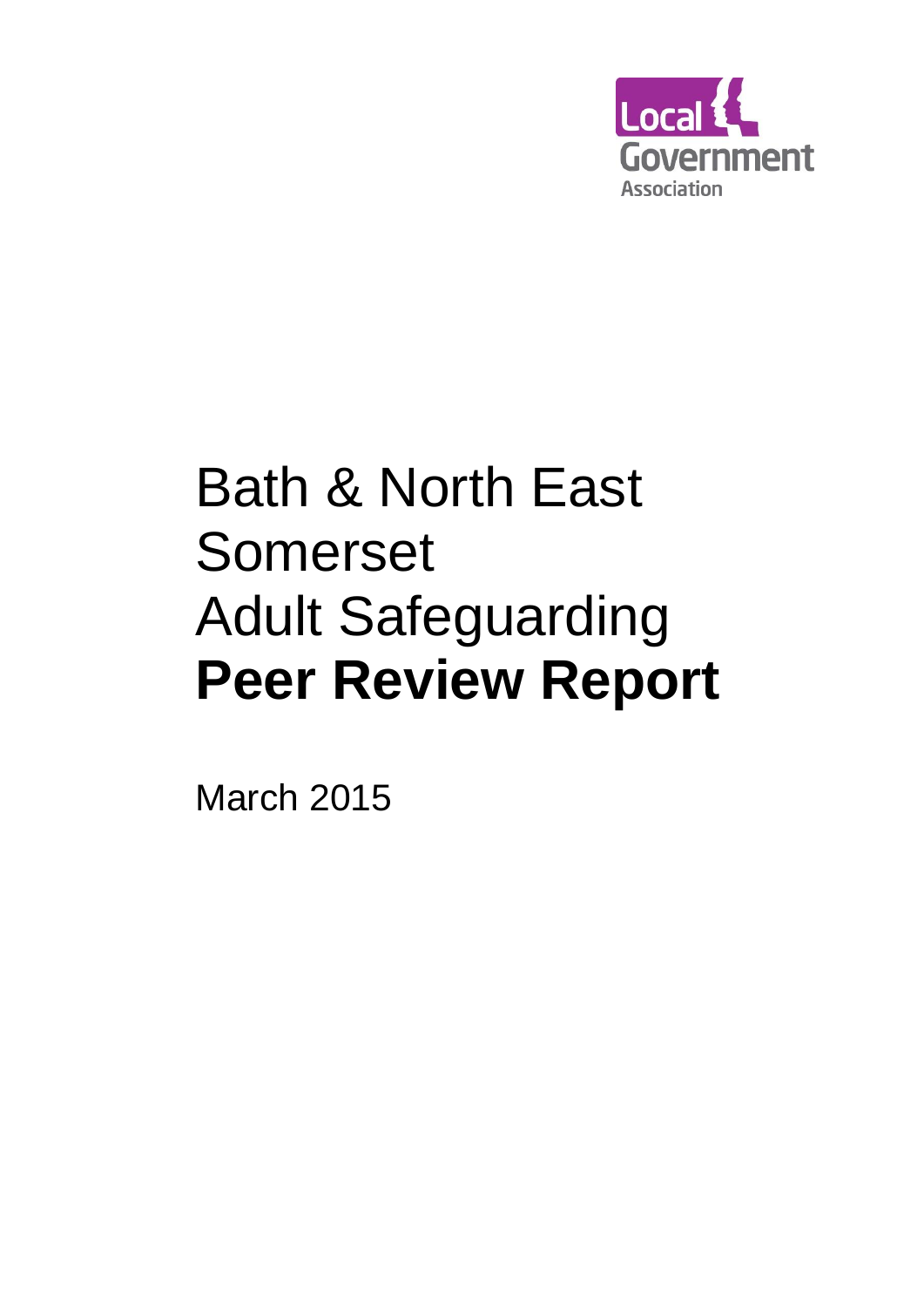## **Executive Summary**

As part of the South West ADASS programme of sector led improvement quality assurance and improvement Bath & North East Somerset Council (B&NES) requested the Local Government Association undertake an Adult Safeguarding Peer Review. B&NES was seeking an external view on the quality, processes and procedures of Adult Safeguarding in the context of B&NES local integrated arrangements and the delivery of key adult safeguarding functions by Sirona and Avon and Wiltshire Mental Health Partnership Trust (AWP). The scope of the peer review is to review and "test" the clarity of accountability and the associated assurance systems, processes and mechanisms with particular emphasis on context-specific learning and improvement.

After due consideration across the variety and complexity of the adult safeguarding business of B&NES, the Peer Review Team made a number of recommendations covered in the detail of this report. Participants in the peer review process told us that the process of participating in the review was helpful in itself as it focused on what needs to be done and actions were already being taken as a result.

#### *Headline messages*

Bath & North East Somerset Council and the Clinical Commissioning Group (CCG) have shown real system leadership in the way integration has been progressed over a period of four years. The development of Sirona as a community interest company providing a wide range of publicly-funded care and support services, including community healthcare, children's healthcare, public health services and adult social care services and generic social work, put you ahead of the curve A strong focus has been maintained on assurance and development of robust processes to support this.

There is strong recognition by the Council and CCG of the need to continue the journey of integration. This is evident in the creation of a new post across both organisations to progress joint commissioning and the vision of integrated services through the '*your care, your way'* two year project to review, design and deliver integrated community services in partnership with local people. All of the partners, managers and staff the Peer Review Team met are clearly committed and enthusiastic to 'get things right' in relation to adult safeguarding, thus providing an opportunity to progress integration at all levels - and with some pace.

There is a real importance to ensure the safeguarding prevention and early intervention narrative is 'live' for citizens and practitioners. This would include being clear for those trying to implement it what is understood by 'prevention and early intervention' within the context of your aim to empower people to remain in control of their own lives. Making Safeguarding Personal is starting to offer solutions that will be evaluated to help in understanding the effectiveness of interventions, complement your renewed focus on outcomes and provide a platform for best practice sharing.

The Council and its partners have identified a desire to improve engagement and coproduction. Co-production needs to become your new 'norm' so that you not only retain assurance but can unleash further your potential for creativity and innovation. As co-production goes further than engagement there needs to be a plan as to how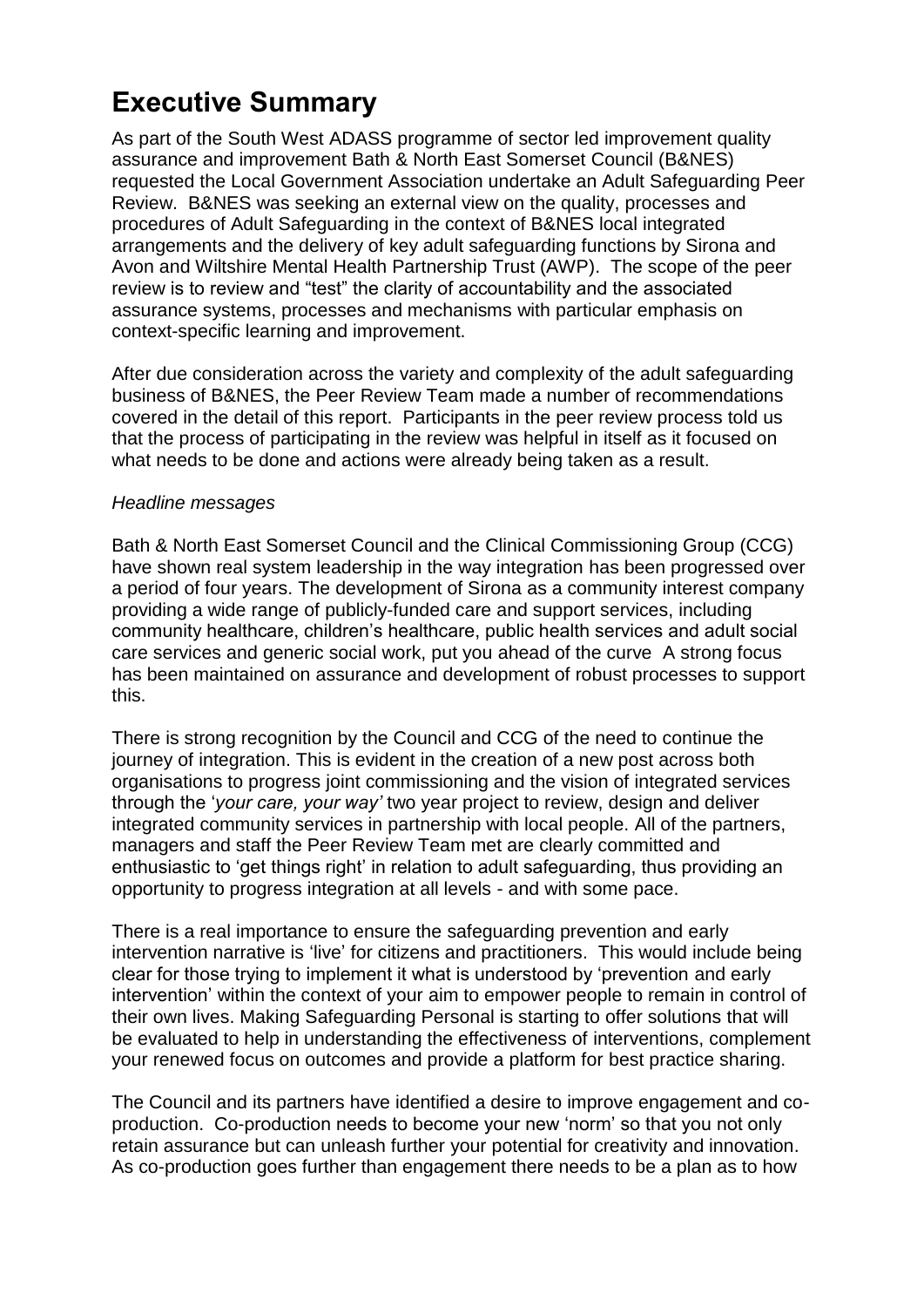service users, and carers, will be involved in the design preparation and implementation of changes in order to demonstrate true co-production.

Whilst it took a strong commitment to get to the front with integration and the creation of Sirona you now need to use your strong partnerships and four years of learning as a basis to consider how you move forward together with focus and pace to stay 'ahead of the game'.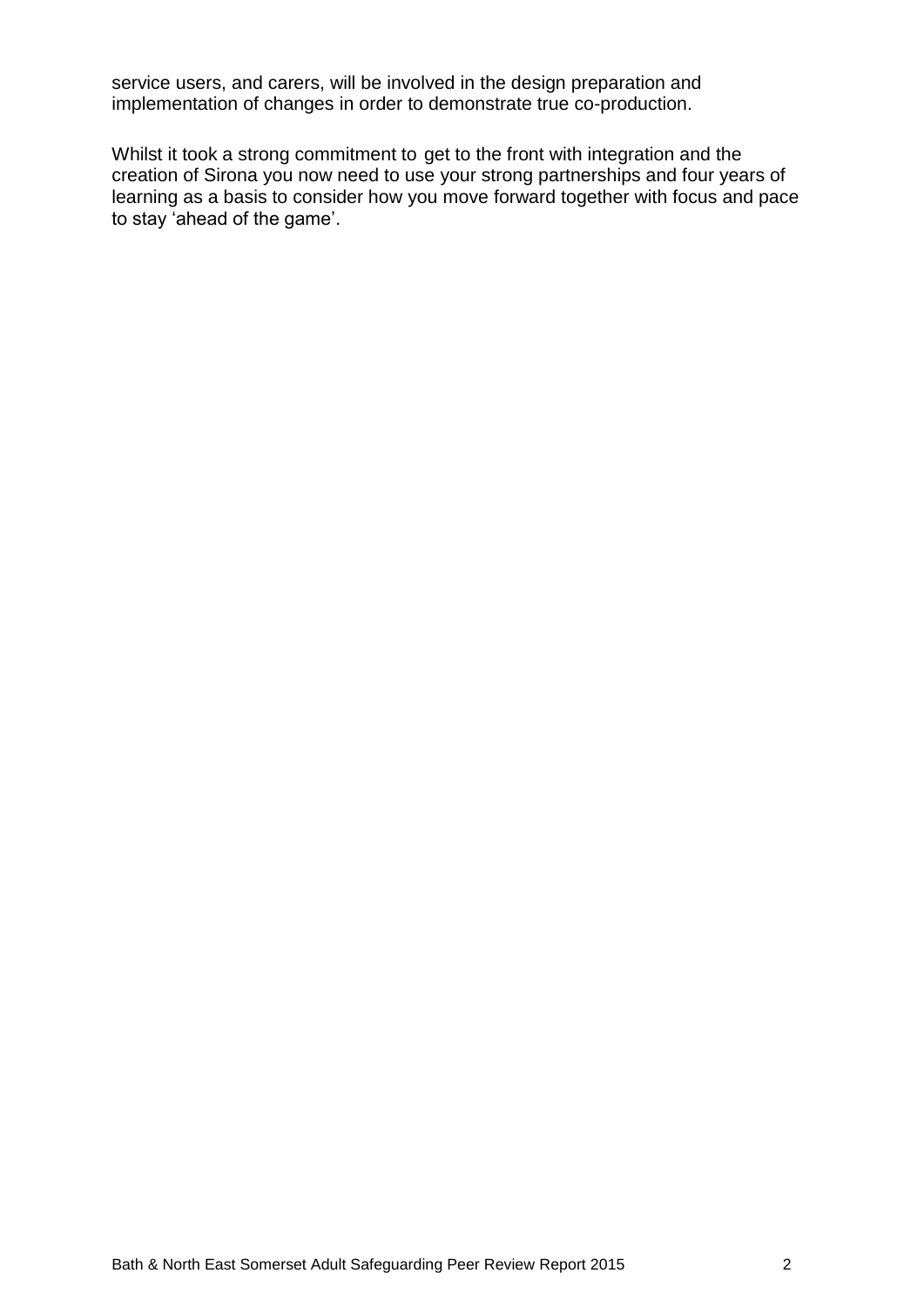# Report

## **Background**

- 1. As part of the South West ADASS programme of sector led improvement quality assurance and improvement Bath & North East Somerset requested the Local Government Association undertake an Adult Safeguarding Peer Review.
- 2. The Council intends to use the findings of this Peer Review as a marker on its improvement journey. The specific scope of the work was:
	- a) The quality, processes and procedures of Adult Safeguarding in the context of B&NES local integrated arrangements and the delivery of key adult safeguarding functions by Sirona and Avon and Wiltshire Mental Health Partnership Trust (AWP).
	- b) Review and "test" the clarity of accountability and the associated assurance systems, processes and mechanisms with particular emphasis on contextspecific learning and improvement
- 3. A peer review is designed to help an authority and its partners assess current achievements, areas for development and capacity to change. The peer review is not an inspection. Instead it offers a supportive approach, undertaken by friends – albeit 'critical friends'. It aims to help an organisation identify its current strengths, as much as what it needs to improve. But it should also provide it with a basis for further improvement.
- 4. The basis for the context of the review was the LGA Standards for Adult Safeguarding (Appendix 1). A range of guidance, tools and other materials has been produced by national and local government, the NHS, police and justice system in recent years. The LGA Standards reflect this. The contextual themes used were:
	- Outcomes for and experiences of people who use services
	- Leadership, Strategy and Commissioning
	- Service delivery and effective practice, performance and resource management
	- Working together the Safeguarding Adults Board

The main focus of the review was the following questions:

- Is it clear and understood by all where accountability sits?
- How do the individuals/bodies/organisations with accountability get assurance and provide upwards assurance?
- Are assurance mechanisms and processes robust, providing genuine *assurance* rather than reassurance?
- 5. The members of the Peer Review Team were:
	- Stephen Chandler, Director for Adult Services, Shropshire Council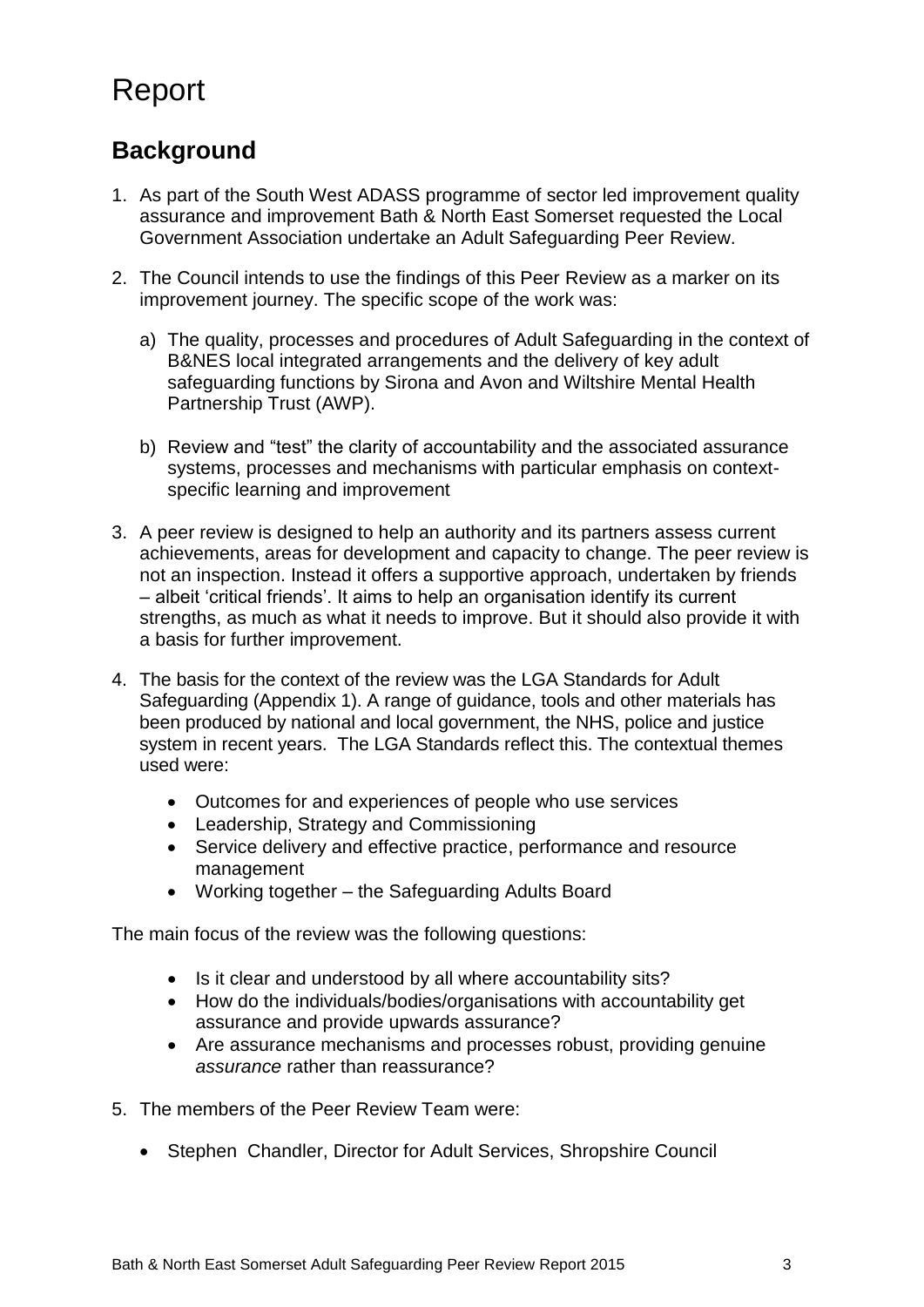- Fran Leddra, Strategic Lead, Safeguarding, Complex Care and Social Work, Thurrock Borough Council
- Councillor Ruth Dombey, Leader of the Council, London Borough of Sutton
- Kay Burkett, Challenge Manager, Local Government Association
- 6. The team was on-site from  $23<sup>rd</sup> 25<sup>th</sup>$  March 2015. The programme for the onsite phase included activities designed to enable members of the team to meet and talk to a range of internal and external stakeholders. These activities included:
	- interviews and discussions with councillors, officers and partners
	- focus groups with managers, practitioners and partners
	- reading documents provided by the council, including a self-assessment of progress, strengths and areas for improvement against the three main questions

The review did not include looking at case files.

- 7. The Peer Review Team would like to thank staff, partners, commissioned providers and councillors for their open and constructive responses during the review process. The team was made welcome and would in particular like to thank Jane Shayler, Director Adult Care & Health Strategy and Commissioning, Lesley Hutchinson, Head of Safeguarding & Quality Assurance and Clare Tozer for their invaluable assistance in planning the review.
- 8. Our feedback to the Council and partners on the last day of the review gave an overview of the key messages. This report builds on the initial findings and gives a detailed account of the review. The report is structured around the main areas listed above.
- 9. The Care Act puts safeguarding adults on a statutory footing. Safeguarding remains a complex area of work and case law continues to test the basis on which it is undertaken.

## **Leadership, Strategy and Commissioning**

#### **Strengths**

- Joint Health & Wellbeing Strategy (JHWS) sets out a clear vision for prevention, integration and care tailored to meet the needs of individuals
- Good understanding of adult safeguarding and universal commitment in wanting to get it right
- Sirona as a community interest company is an innovative model
- Commissioners and providers work well together with clear expectations and reporting requirements in place
- Commissioning and contracting sets out quality assurance and service standards for safeguarding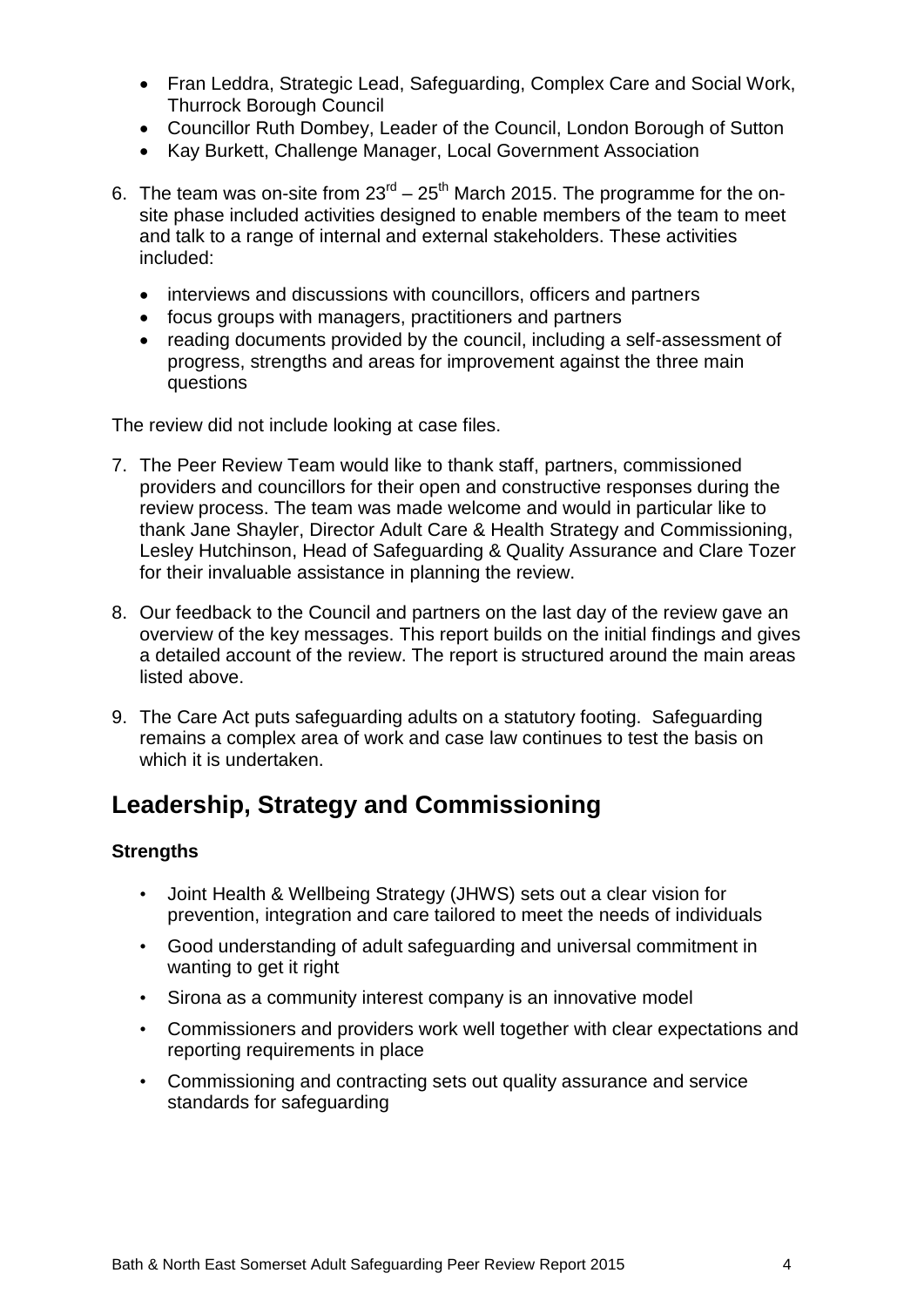- Develop the views and experiences of people who have used services so they are incorporated further into strategies, plans and commissioning processes
- Pushing integration much further e.g. pooled budgets, dashboards
- 10.The JHWS, Better Care Fund plan and the '*your care, your way'* project set a clear commitment to prevention, integration and care tailored to meet the needs of individuals. There has been a focus on strengthening the long term financial sustainability of the health and wellbeing system through a shift in investment to prevention and there is a desire to make use of new opportunities for patients, service users and carers.
- 11.The procedures and processes for safeguarding are widely understood and universal commitment in wanting to get it right. There are many suggestions from practitioners and providers about ways of improving the response to adults experiencing abuse, as well as ways of supporting carers and wider family members. Ways of harnessing these suggestions whilst Making Safeguarding Personal (MSP) is being piloted should be a consideration, including for those adults not entering the safeguarding process.
- 12.Sirona Care and Health was created in October 2011as a Community Interest Company (CIC) to provide integrated health and social care and was one of the first in the country to include both health and social care practitioners. Creating the CIC demonstrates positively the strength of political and strategic management leadership in this endeavour. As an innovative model it has provided a wide range of care and support services, including community care and community, health services, mental health support and children's health care.
- 13.Health and social care providers spoke positively of their experience of working with commissioners and there are many examples of the benefits for service users resulting from these strong working relationships. Collaboration rather than 'blame' has enabled an open learning culture where honest conversations take place on a regular basis to complement the formal reporting structure.
- 14.There are clear benefits of improved and integrated commissioning, including specifications for safeguarding which are also integral in the procurement frameworks for social care services. There are quality standards in place and contract and commissioning officers are part of the quality reviews looking at safeguarding and report back to the safeguarding team any areas of concern.
- 15.There is a commitment to considering feedback from patients, service users and carers in the design and commissioning of safe services that can be developed further in line with your vision for person centred care.
- 16. In developing and implementing your 'Making it Real' action plan to embed the principles of personalisation, co-production and integration of adult health and social care commissioning there is an opportunity to consider ways of pushing integration much further. The pooled budgets for mental health and learning disability from April 2015 will also help to progress intervention. The Better Care Fund (BCF) also provides an opportunity to streamline performance reporting to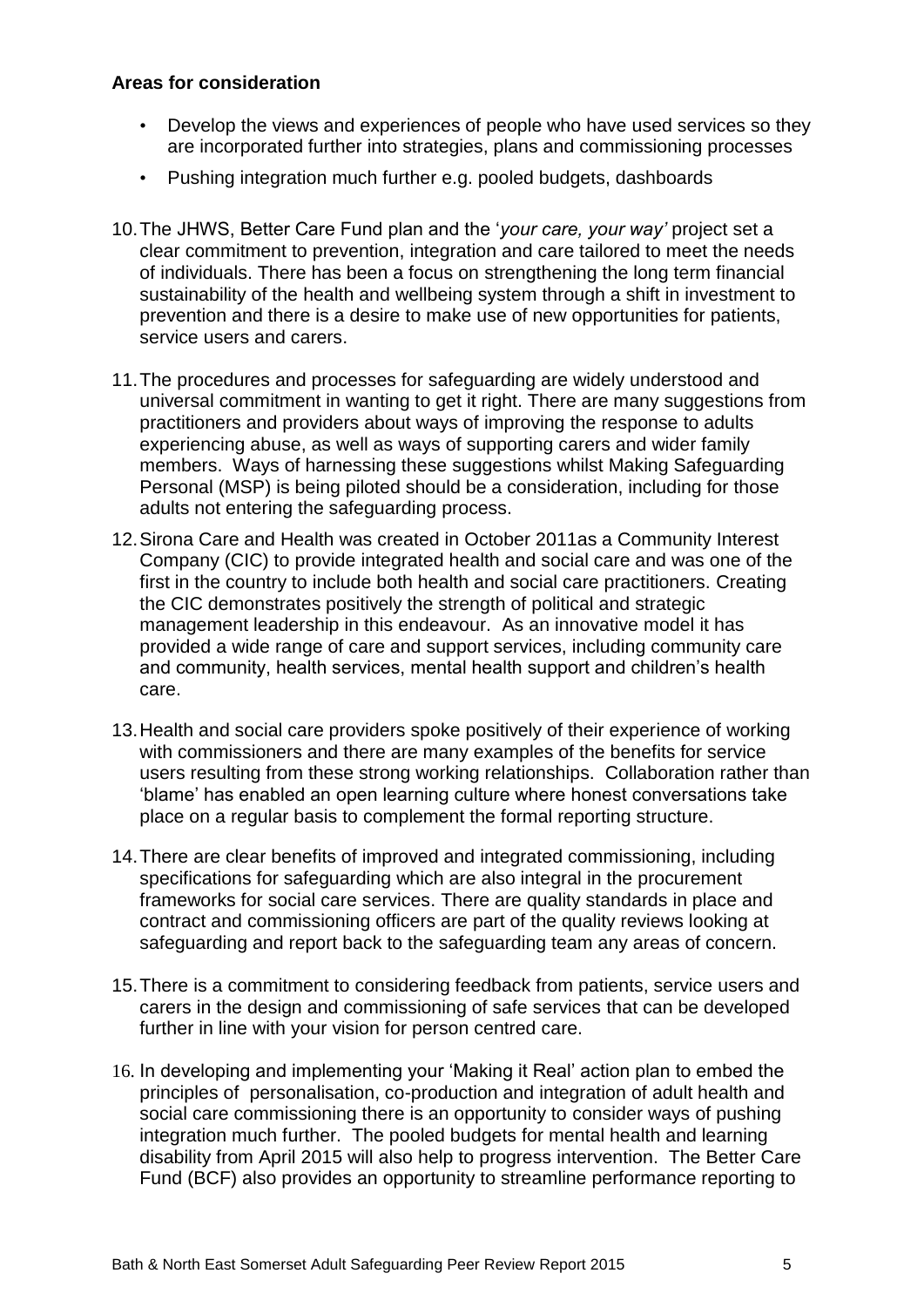reflect integration by bringing together aspects of the dashboards that currently duplicate each other.

## **Outcomes for and the experiences of people who use services**

#### **Strengths**

- The four 'test beds' provide a really strong framework to make safeguarding personalised and truly involve people
- There are services available to support carers that could be developed further to ensure their voices shape services
- Good examples in commissioning for People with Learning Disabilities

- Consider how the voice of Users and Carers can be listened to in a comprehensive and systematic way, particularly in relation to safeguarding procedures & processes
- Develop more qualitative understanding of safeguarding to inform regular reviews of your processes
- How do boards know if they are making a difference?
- 17.The four 'test beds' for Making Safeguarding Personal (MSP) are being implemented with enthusiasm and energy by practitioners and they are already providing case studies to evidence how this approach is making a difference in relation to defining and achieving clear outcomes for people (victims, perpetrators and families). Use MSP to help you consider how to respond to low level alerts that do not enter the safeguarding process and identify ways of managing less repeat referrals and/or stopping them going so far into the process.
- 18.There is a joint Carers Strategy in place, a Carers Centre, LSAB consultation and open sessions and signposting to information and services via the Carers' Gateway. Services and processes for carers are monitored but there is currently less emphasis on understanding and responding to the experiences of carers in relation to safeguarding.
- 19. Learning Disability outcome based commissioning is well established with combined responsibility for social care, specialist health and complex health needs. There is evidence of reshaping the market to provide independent living, shared lives and some employment opportunities. This approach could be used as a model for other commissioning areas e.g. older people and safeguarding. Commissioning development should ensure that the Council and CCG are able to influence commissioning decisions in a timely way, particularly in relation to continuing healthcare.
- 20. A more systematic way of ensuring the voice of service users and carers in relation to safeguarding is required. Supporting people to develop their capacity for decision making will need to be demonstrated to fulfil your commitment to increasing prevention, self-care and personal responsibility as well as in meeting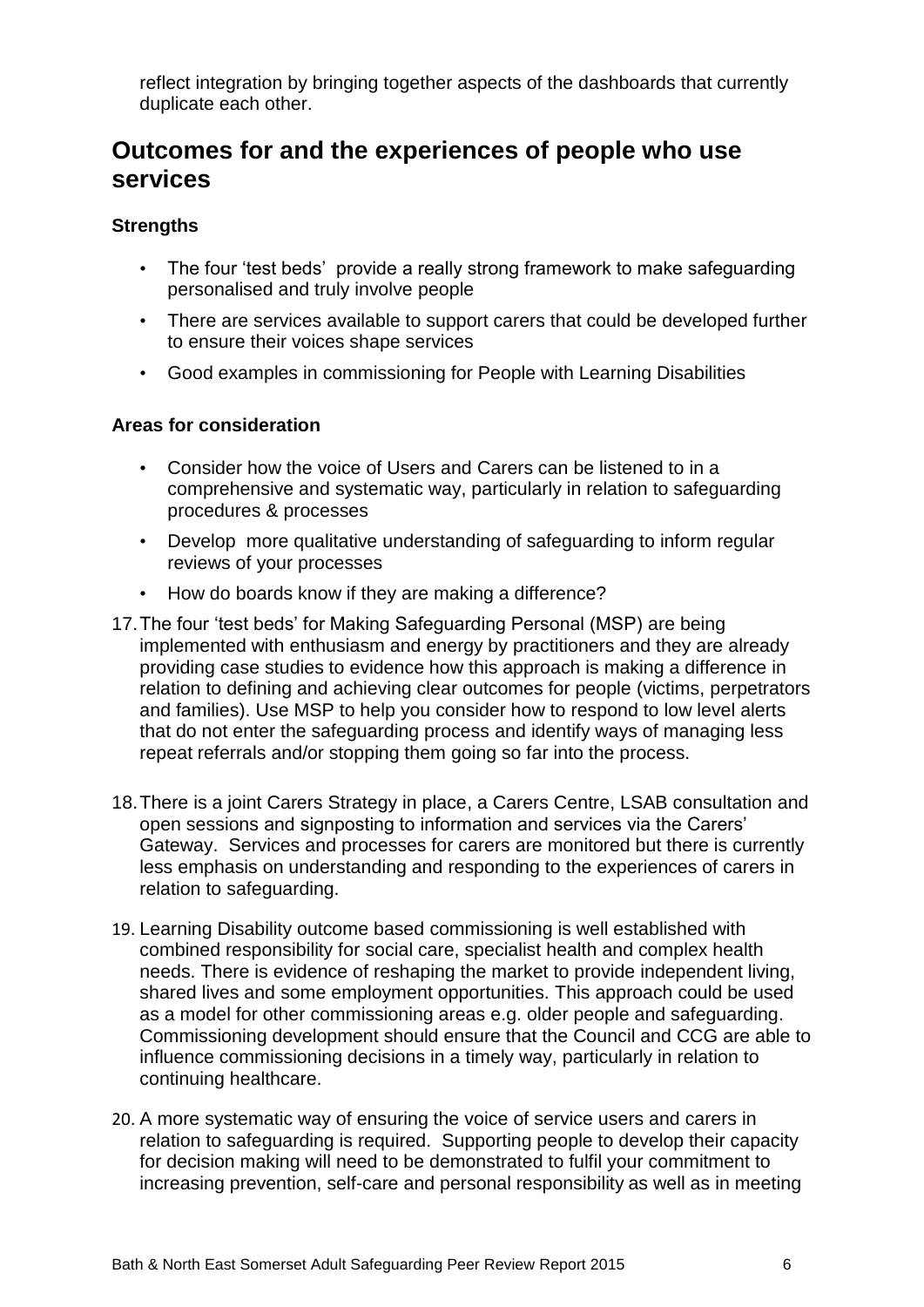Care Act requirements. Mapping existing methods for capturing the voice of individuals e.g. The 'Friends & Family Test' currently used in relation to care homes and patient experience surveys could help inform what could be coordinated better across the health and care system so you are assured that people's experiences are not lost within often complex and multiple processes

21.The LSAB and LSCB are committed to making a difference and are keen to put extra impetus into taking safeguarding messages out to wider communities and to develop a more qualitative understanding of safeguarding. A case study was presented at the last LSAB meeting and this approach, if adopted in a more systematic way, could provide valuable information to inform reviews of processes and services.

## **Service Delivery and Effective Practice, Performance, Resource Management**

#### **Strengths**

.

- Strong focus on performance of processes and procedures
- People are clear about how to make a safeguarding alert
- Learning is shared at practitioner level
- GP email account and the use of IRIS software is innovative

- Use the people at the frontline to redesign the system with individuals and carers
- Are language and processes restricting creativity and innovation?
- Keep the perspective on helping people and families to be more resilient
- Consider to what degree risk management enables people to take more responsibility for themselves
- 22.There is a strong focus on performance and processes supported by lots of data informing regular reports to the LSAB and Health and Wellbeing Board (HWB). Resources have been put in place to enable the safeguarding process to be enhanced following monitoring of processes and data trends e.g. the introduction of safeguarding chairs and in respond to an increase in referrals and re-referrals.
- 23.A stronger focus on outcomes rather than outputs will be the next stage of developing your performance management framework to help evaluate the impact of interventions and inform reviews of the safeguarding system. Enhance this by using people at the frontline to shape the system going forward putting the experience of people and their stories at the heart of redesign.
- 24.People are clear about how to make a safeguarding alert and are keen to work together to make the system work. There is a universal pride in wanting to get it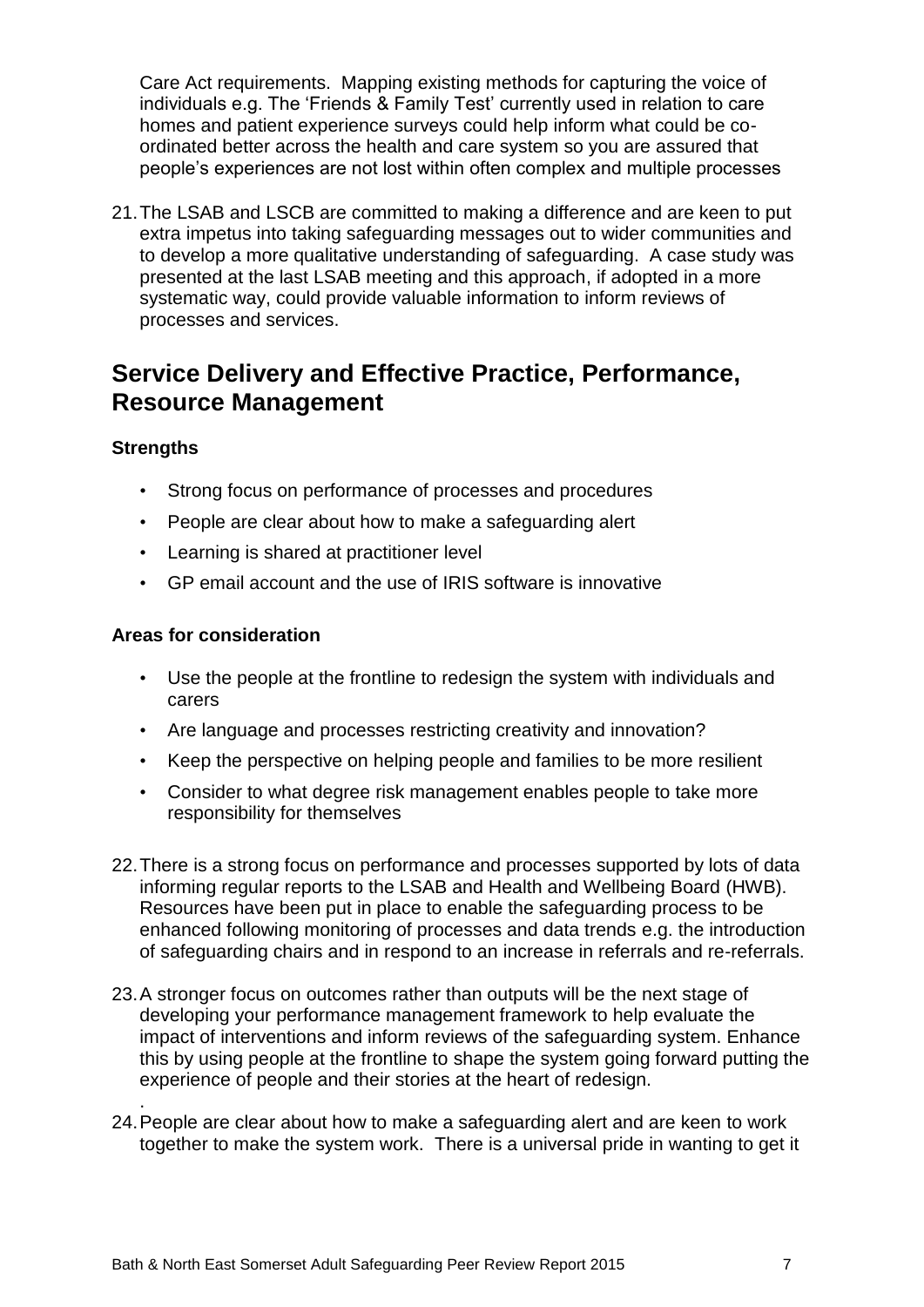right for people and are likely to be supportive of any changes made to improve the efficiency and effectiveness of procedures and processes.

- 25.The use of the GP email reporting system and the use of IRIS demonstrates the progress being made in embedding safeguarding within partners at both a system and service level.
- 26.Your clear focus on the development of strong systems and progresses has many strengths, but also risks restricting creativity and innovation. You should seek to use more "test and learn environments' to both support innovation yet providing reassurance.
- 27.In the next reiteration of your safeguarding system be assured that commissioning specifications help people to be resilient and there is a strengthened core relating to people taking more responsibility for themselves and the management of risk. Reflect these changes in the information and training provided by the LSAB.

## **Working together – Safeguarding Adults Board**

#### **Strengths**

- Strong and well established partnerships have enabled closer working and the development of services
- Children's and Adults working increasingly closer e.g. safeguarding boards and creation of Head of Safeguarding & Quality Assurance
- LSAB has engaged partners and good participation at the board and sub groups

- There is scope to develop the capacity of the voluntary sector to help with prevention and shaping future direction of travel
- Consider how to reduce barriers to engagement and influence at the LSAB e.g. volume of paperwork and use of jargon/acronyms
- Volume of bureaucracy
- Utilise existing methods for safeguarding engagement e.g. 'your care, your way' and Area Forums
- 28.There are well established partnerships in B&NES with many strong and productive working relationships. These include the Council and CCG, commissioners, contract teams and providers, and the local safeguarding boards. Regular meetings mean there are forums to discuss issues and monitor processes.
- 29.Children's and Adults are working increasingly closer with the safeguarding boards planning to share and/or integrate their business support & co-ordination, quality assurance and training. The appointment of the current LSCB Chair as the new Chair of the LSAB will provides an opportunity to raise further the profile and visibility of the LSAB in its new statutory role.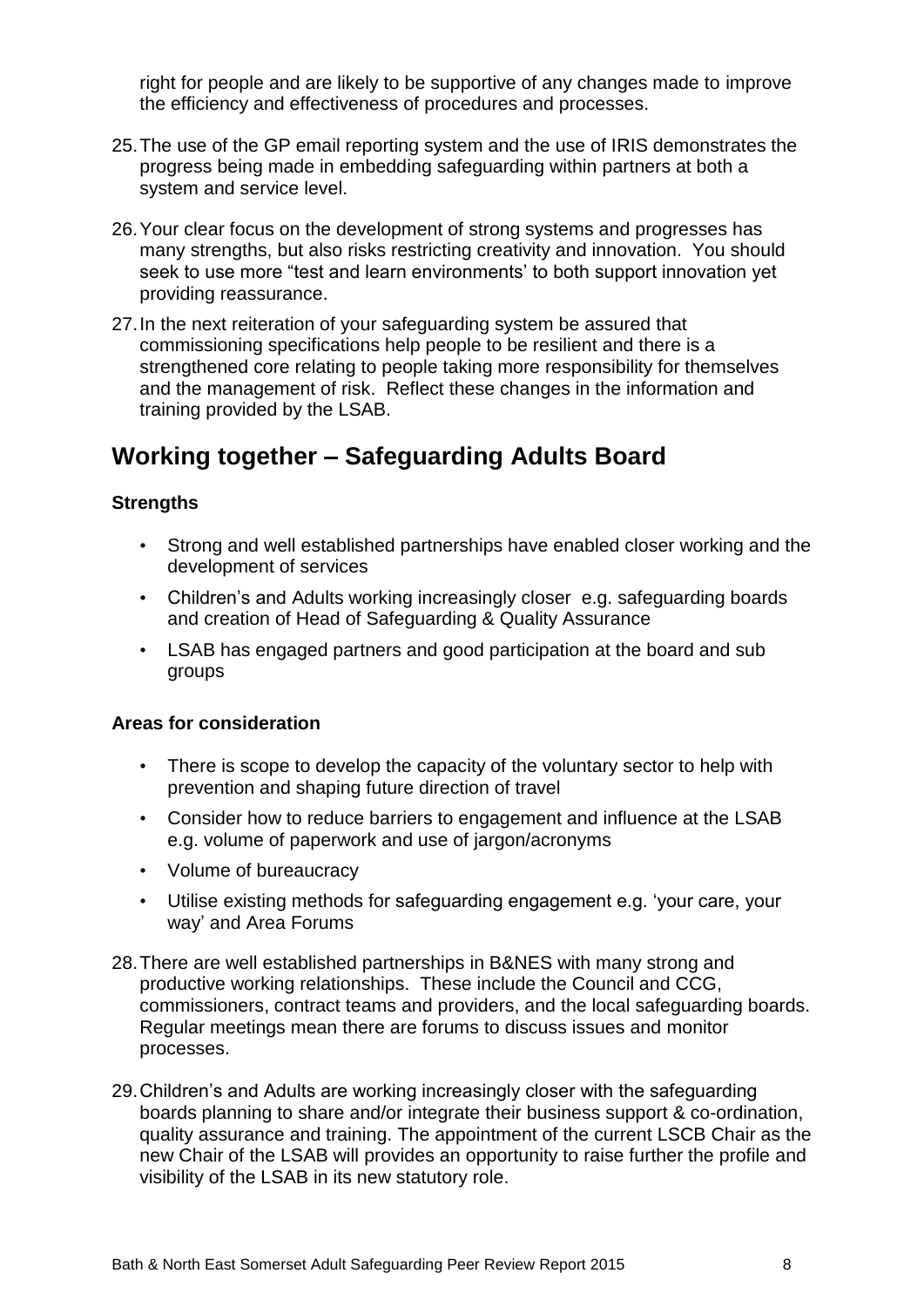- 30.You have a strong and committed voluntary and community sector in B&NES who want to be part of shaping the development of services. Enabling more capacity in the third sector will help increase safeguarding awareness and contribute to your prevention and early intervention ambitions. Consider ways of involving the voluntary sector more in assurance e.g. by ensuring everyone new to the LSAB has an induction and is supported to contribute fully and in timely way to discussions and developments.
- 31.The LSAB has proactively engaged all partners and the right people are at the board. Going forward consider how to reduce barriers to engagement and influence at the LSAB e.g. by reducing the volume of paperwork and use of jargon/acronyms. To further support participation ensure good ideas are encouraged to be brought forward for discussion at the board and sub groups and be clear about how they will be taken forward.
- 32.Every opportunity must be taken for taking safeguarding messages out into the wider community and to non-traditional audiences, even where it is not the primary focus on the agenda, e.g. Area Forums. The role of elected members and frontline staff can be enhanced by supporting all of them to champion safeguarding in their communities and services through training and briefing sessions. This will add value to your commitment to 'Making Every Contact Count'.

## **Is it clear and understood by all where accountability sits?**

#### **Strengths**

- Processes are in place to ensure that safeguarding procedures are applied consistently
- The Quality Assurance Framework is clear and widely understood
- Safeguarding Chairs are adding value to the case management work

- Review how accountability is shared e.g. give more autonomy to Sirona
- Do people going through safeguarding process understand where accountability sits?
- 33.The concentrated focus in developing and implementing the Quality Assurance Framework has succeeded in providing assurance that safeguarding procedures and processes are applied consistently. The role of the Safeguarding Chairs has been widely welcomed and there are examples of where they are adding value to the case management work and in the application of the procedures.
- 34.As the strength of the Quality Assurance Framework has been established the time is right to continue to build the confidence in your processes and procedures by considering how more autonomy could be given to Sirona in relation to safeguarding. 'Walk through' your processes with Sirona and other partners with a fresh look at where accountability could lie e.g. would a straightforward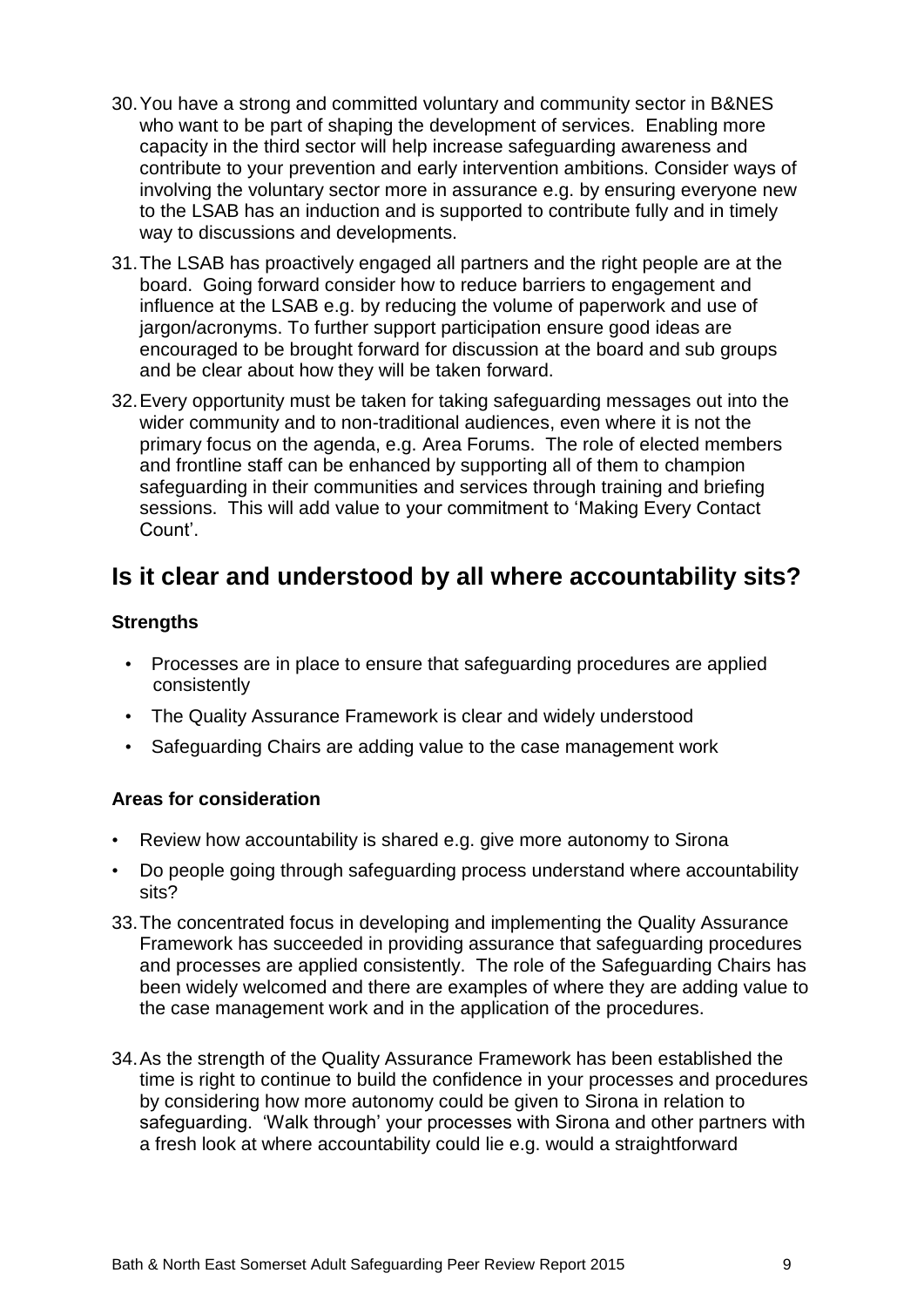safeguarding investigation need to be taken back into the Council and might there be a different way to respond to low level incidences?

## **How do the individuals/bodies/organisations with accountability get assurance and provide upwards assurance?**

#### **Strengths**

- Lead member has regular meetings with senior officers and provides strong challenge
- Strong partnership with children's will lead to good outcomes
- Use of case studies at the LSAB a good way to know if it is making a difference
- LSAB Chair is inclusive and encourages participation
- LSAB Annual Report goes to HWB and Wellbeing Policy Development & Scrutiny Panel for challenge
- Wide range of methods used to gather data and intelligence regarding risks in services for the risk register e.g. staff feedback forms, service reviews, CQC reports and whistleblowing

- Be assured about your outputs and timescales but make it proportionate to a revitalised emphasis on outcomes
- Quarterly Domiciliary Care Strategic Partnership meeting with providers could be utilised better to look at progress in implementing learning & recommendations from safeguarding
- Build on strong commitment from Wellbeing Policy Development & Scrutiny to identify further opportunities to undertake 'deep dives' e.g. in relation to safeguarding prevention and review of procedures and processes to further develop a personalised approach
- CSE/ASE develop work post 18 to ensure young child is not lost in the system
- Do all alerts have to follow the process might there be a different way to respond to low level incidences?
- Involve voluntary sector more in assurance e.g. LSAB induction
- Improve feedback to referrers the outcome from an alert e.g. what activity if it doesn't meet the threshold
- 35.The Cabinet Member for Wellbeing and Co-chair of the Health and Wellbeing Board (HWB) has been proactive in ensuring he is well informed about the adult safeguarding agenda. He attends the LSAB and has been supported well by the Council, CCG and Sirona senior officers with planned meetings established to enable information sharing and challenge to be provided on a regular basis. A newly formed HWB sub group, the Transformation Group, will provide a forum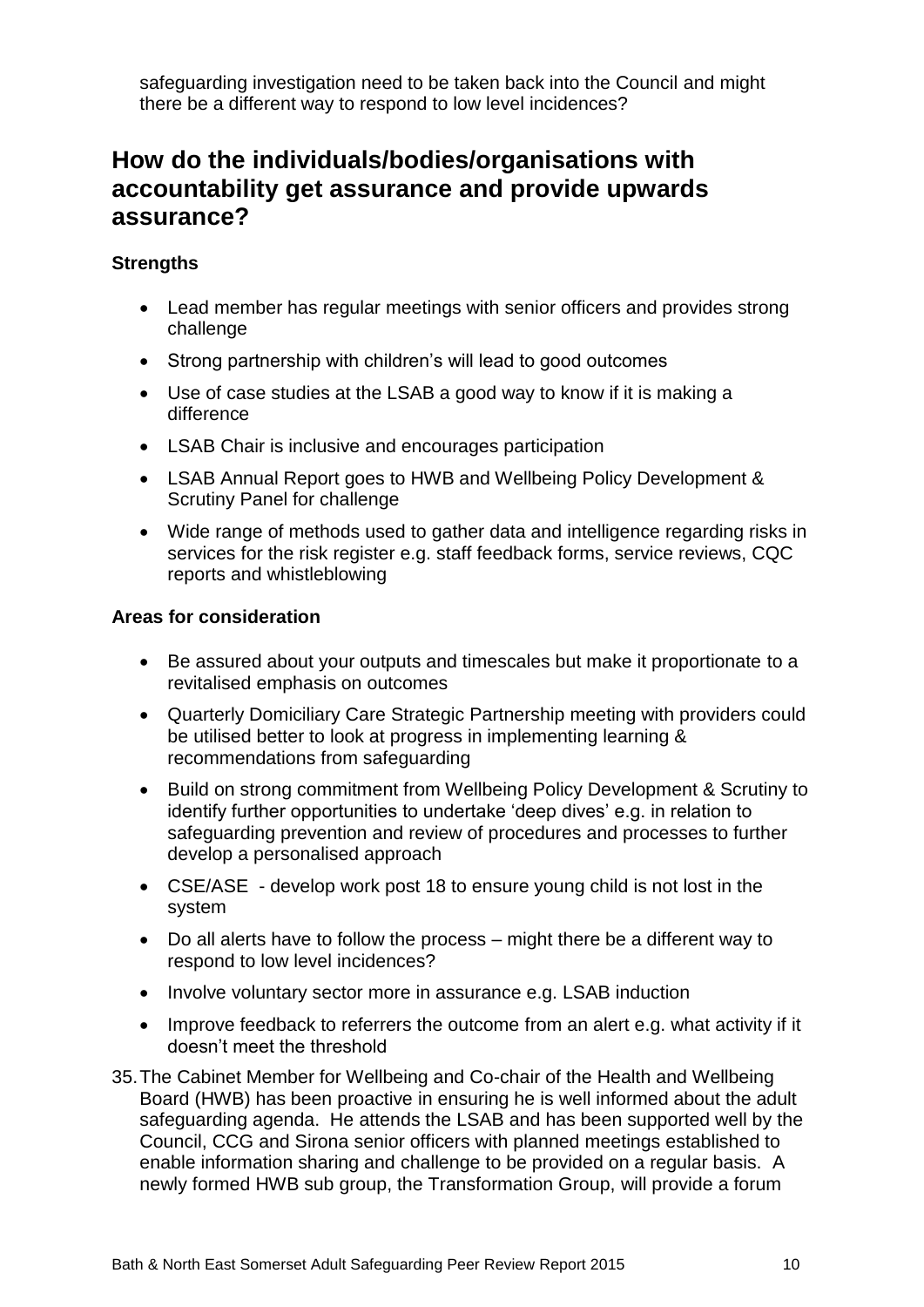where challenging issues and opportunities from across the health and wellbeing system can be raised; this is intended to facilitate wider ownership of the safeguarding agenda.

- *36.*Strategic oversight of safeguarding arrangements is provided by the Local Safeguarding Adults Board, the Council, CCG and HWB. Strategic oversight of social care is through the integrated commissioning arrangement and HWB
- *37.*Strong partnership with children's safeguarding processes places you in a great position to support good outcomes. It is important that the opportunities for greater effectiveness and efficiencies though the review of LSAB subgroups gives a place to start the next stage in safeguarding development.
- 38. Governance arrangements are established with regards to adult safeguarding demonstrated by LSAB annual reports going to the HWB and Wellbeing Policy Development & Scrutiny Panel. The Scrutiny Panel Chair and the Cabinet Member for Wellbeing meet on a regular basis. There is an opportunity for the LSAB to build on the strong commitment from the Scrutiny Panel to identify further opportunities to undertake 'deep dives' e.g. in relation to safeguarding prevention and review of procedures and processes to further develop a personalised approach
- 39.In relation to Child Sexual Exploitation (CSE) and Adult Sexual Exploitation (ASE) develop work post 18 to ensure young child is not lost in the system.
- 40.There are a wide range of methods used to gather and triangulate data and intelligence regarding risks in services for the risk register e.g. staff feedback forms, service reviews, CQC reports and whistleblowing. Commissioning teams consult with providers, meet with service users and have developed a stronger focus on prevention in relation to supported housing e.g. by working with providers on ways to avoid hospital admissions.
- 41.The services that both Sirona and AWP deliver are quality assured through the integrated commissioning performance management arrangement. Service specifications are in place and there is a specific one for safeguarding.
- 42.During the peer review process it was widely acknowledged that a focus on getting processes and procedures right within the Quality Assurance Framework meant there is further opportunity to ensure that the voice of people is heard through the design of the safeguarding system. Continue to be assured about your outputs and timescales but make it proportionate to a revitalised emphasis on outcomes.
- 43.Quarterly Domiciliary Care Strategic Partnership meeting with providers could be utilised better to look at progress in implementing learning & recommendations from safeguarding. Other forums might also benefit from an emphasis on shared learning, and look at ways of capturing and scaling up the informal practitioner to practitioner learning.
- 44.Improve feedback to referrers the outcome from an alert e.g. what activity has been taken if it doesn't meet the threshold.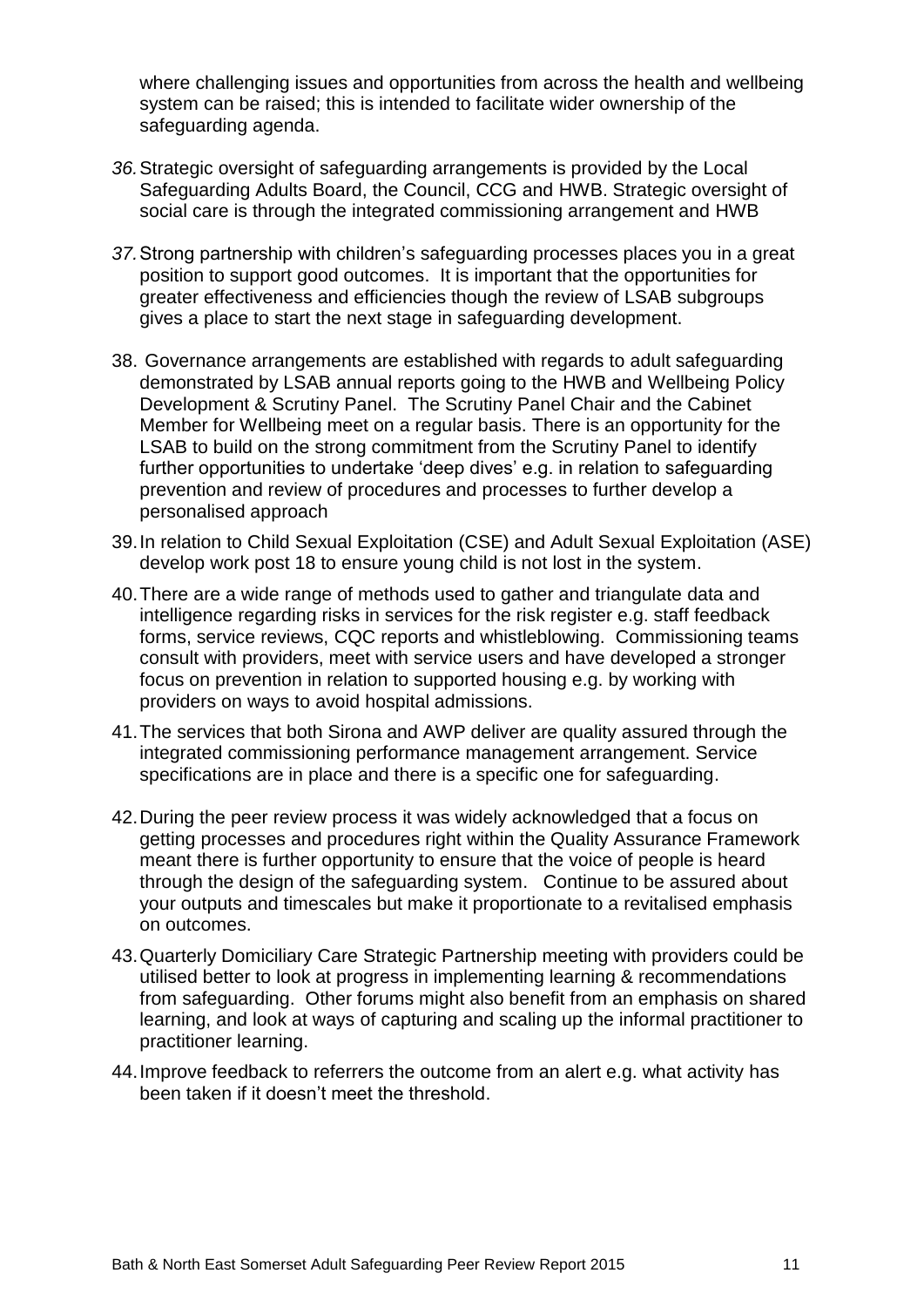## **Are assurance mechanisms and processes robust, providing genuine** *assurance* **rather than reassurance?**

#### **Strengths**

- Regular safeguarding audits take place with quality and safeguarding high on the agenda e.g care and nursing home commissioning
- Quality Checkers very focused and inspiring who feel valued, utilise them more and develop beyond LD
- Transition Assessment has strong safeguarding element

- How do people living in B&NES contribute to the LSAB agenda?
- Focus on process and structure rather than outcomes, more needed to understand the impact on people's lives from safeguarding processes
- Consider ways of streamlining audits across partners (self-assessments, case file audits
- 45.Regular safeguarding audits take place with quality and safeguarding high on the agenda e.g. care and nursing home commissioning and there are examples of pragmatic responses to potential issues e.g. putting an interim registered manager in place in a care home and provision of specific training for a domiciliary care provider. Consider ways of streamlining audits and join up where this is possible.
- 46.You are starting to put Quality Checkers at the heart of quality assuring learning disability services by listening to what they are telling you and being clear about what has changed as result of their findings. Utilise them more and take the principle of the 'lived experience' across to other areas to add value to more traditional assurance processes.
- 47.Transition Assessment has a strong safeguarding element with transition planning commencing from age 14 and having a strong risk management focus.
- 48.More focus is needed to understand the impact on people's lives from safeguarding processes. There is a growing recognition by service users about needing to be more involved helped by MSP. Consider ways of service users being supported to attend strategy meeting, where is possible and appropriate, and ensure the professionals who attend them can add real value. The focus is not everything to do with the person's life it should be those people who are relevant to the safeguarding aspect.
- 49.The LSAB has reaffirmed for itself the need to raise its profile and continue to reach out to the wider community to enable people living in B&NES to contribute to the agenda.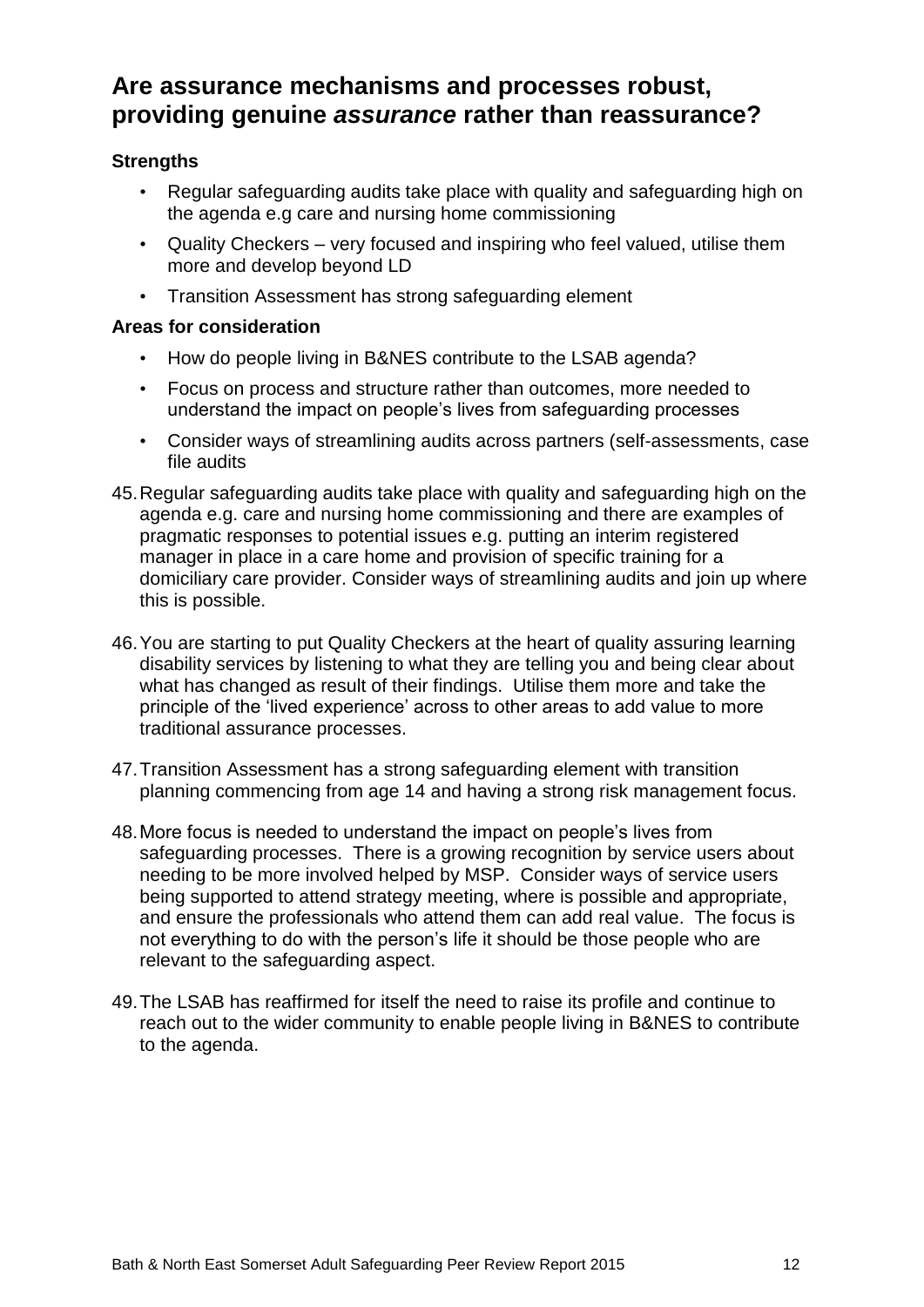## **Key Recommendations**

- Progress at pace the implementation of Making Safeguarding Personal (MSP)
- The Quality Assurance, Audit and Performance Management Sub Group in line with MSP, could develop more qualitative ways of auditing safeguarding
- Revise the 2 day decision rule in relation to MSP
- Consider how you reaffirm the citizen at the centre of everything you do

#### **Next Steps**

After due consideration of the issues and recommendations in this summary report the Peer ReviwTeam assume you will take forward aspects of this report in your future plans. We suggest you disseminate the key messages to staff and partners and seek to publish the report.

In due course LGA and South West Regional ADASS will evaluate the progress of this work in line with the wider regional sector led improvement work.

### **Contact details**

For more information about the Adult Safeguarding Peer Review of Bath & North East Somerset please contact:

#### **Kay Burkett**

Programme Manager **Local Government Association** Email: [kay.burkett@local.gov.uk](mailto:kay.burkett@local.gov.uk) Tel: 07909 534126

For more information on peer reviews and peer reviews or the work of the Local Government Association please see our website [www.local.gov.uk/peer-reviews](http://www.local.gov.uk/peer-challenges)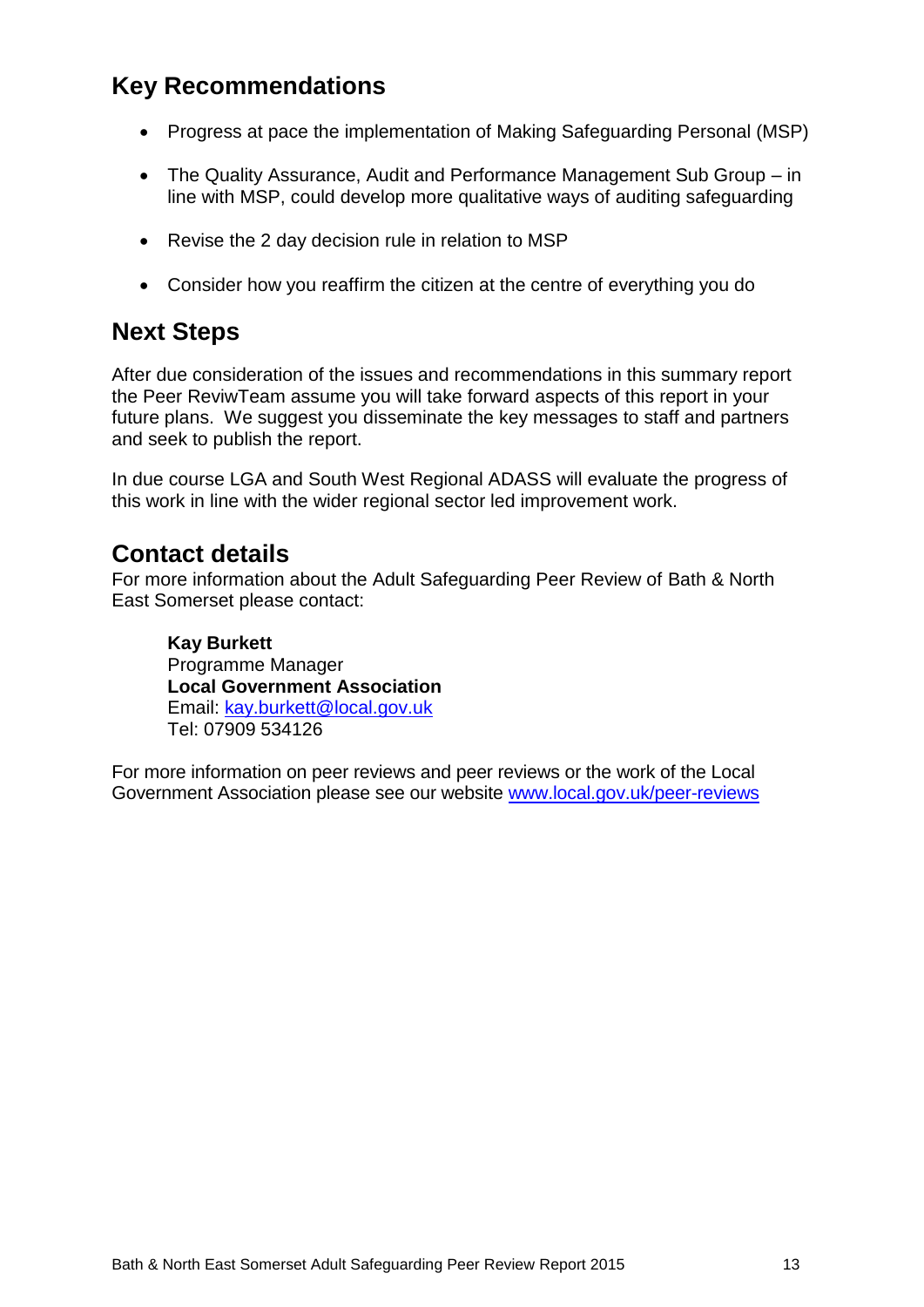## **Adults Safeguarding resources**

#### **1. LGA Adult Safeguarding resources web page**

[http://www.local.gov.uk/web/guest/search/-/journal\\_content/56/10180/3877757/ARTICLE](http://www.local.gov.uk/web/guest/search/-/journal_content/56/10180/3877757/ARTICLE)

**2. Safeguarding Adults Board resources** including the Independent Chairs Network, Governance arrangements of SABs and a framework to support improving effectiveness of SABs

[http://www.local.gov.uk/web/guest/search/-/journal\\_content/56/10180/5650175/ARTICLE](http://www.local.gov.uk/web/guest/search/-/journal_content/56/10180/5650175/ARTICLE)

**3. LGA Adult Safeguarding Knowledge Hub Community of Practice** – contains relevant documents and discussion threads <https://knowledgehub.local.gov.uk/home>

**4. LGA Report on Learning from Adult Safeguarding Peer Review** [http://www.local.gov.uk/web/guest/search/-/journal\\_content/56/10180/4036117/ARTICLE](http://www.local.gov.uk/web/guest/search/-/journal_content/56/10180/4036117/ARTICLE)

**5. Making links between adult safeguarding and domestic abuse** [http://www.local.gov.uk/web/guest/search/-/journal\\_content/56/10180/3973526/ARTICLE](http://www.local.gov.uk/web/guest/search/-/journal_content/56/10180/3973526/ARTICLE)

6. **Making Safeguarding Personal Guide 2014** – the guide is intended to support councils and their partners to develop outcomes-focused, personcentred safeguarding practice.

[http://www.local.gov.uk/web/guest/publications/-/journal\\_content/56/10180/6098641/PUBLICATION](http://www.local.gov.uk/web/guest/publications/-/journal_content/56/10180/6098641/PUBLICATION)